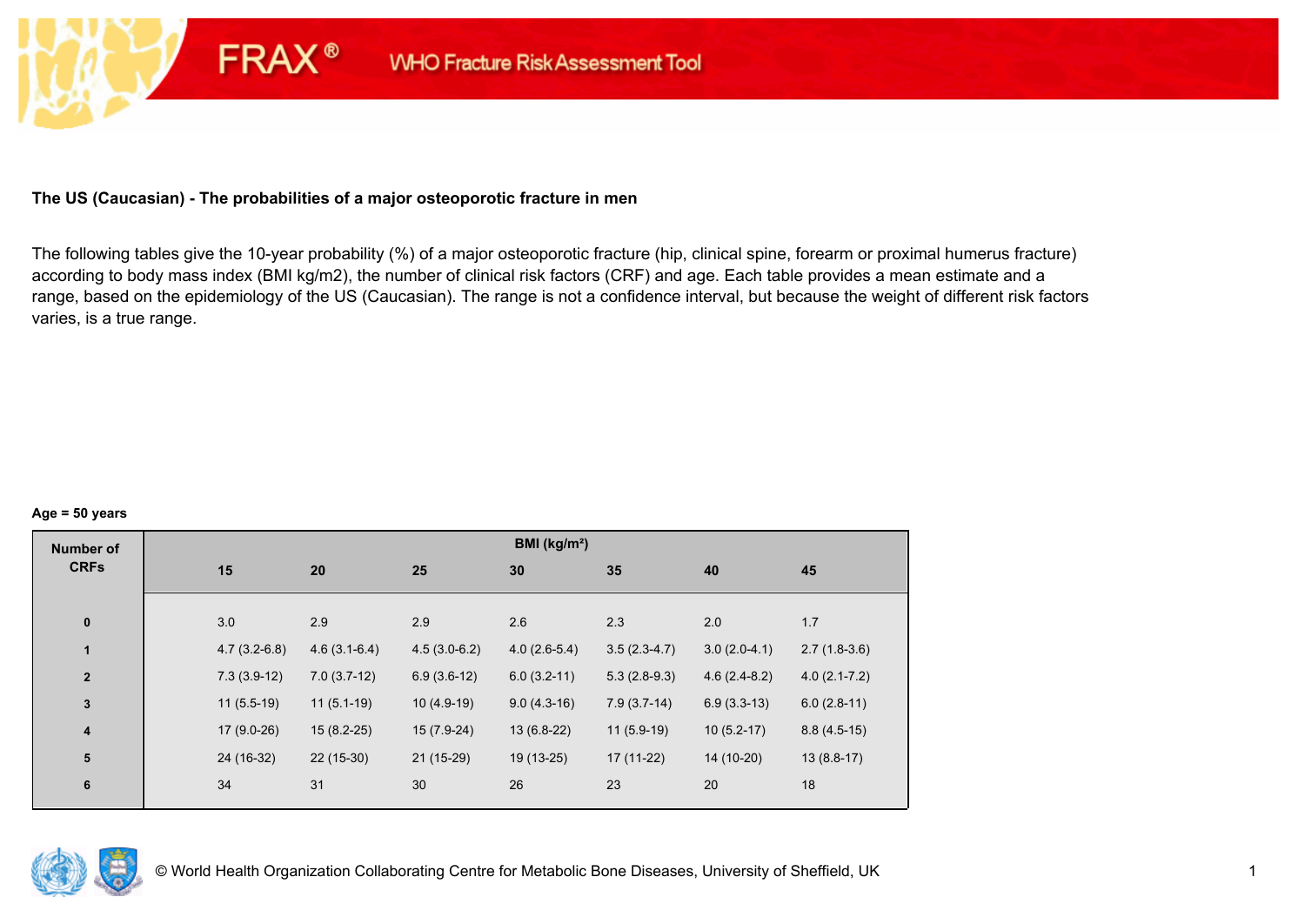# **Age = 55 years**

**FRAX®** 

| <b>CRFs</b><br>15<br>20<br>30<br>25<br>35<br>45<br>40<br>4.2<br>3.6<br>4.2<br>4.2<br>3.2<br>2.8<br>2.4<br>$\bf{0}$<br>$3.7(2.5-4.9)$<br>$\mathbf{1}$<br>$6.4(4.3-8.7)$<br>$4.9(3.3-6.5)$<br>$4.2(2.8-5.7)$<br>$6.5(4.4-9.2)$<br>$6.3(4.3-8.5)$<br>$5.5(3.7-7.4)$<br>$9.6(5.3-16)$<br>$9.5(5.1-16)$<br>$7.3(3.9-13)$<br>$10(5.5-16)$<br>$8.3(4.5-14)$<br>$6.4(3.4-11)$<br>$5.6(3.0-9.7)$<br>$\overline{2}$<br>$\mathbf{3}$<br>$14(7.0-24)$<br>$12(6.1-22)$<br>$11(5.3-19)$<br>$15(7.9-25)$<br>$14(7.3-24)$<br>$9.4(4.6-17)$<br>$8.2(4.0-15)$<br>$22(12-33)$<br>$21(12-32)$<br>14 (7.2-22)<br>20 (11-32)<br>18 (9.6-28)<br>$15(8.3-25)$<br>$12(6.2-20)$<br>4<br>${\bf 5}$<br>$30(21-39)$<br>29 (20-38)<br>28 (20-37)<br>25 (18-33)<br>22 (16-29)<br>19 (14-26)<br>$17(12-23)$<br>38<br>30<br>23<br>42<br>39<br>34<br>27<br>6 | <b>Number of</b> |  |  | BMI ( $kg/m2$ ) |  |  |
|----------------------------------------------------------------------------------------------------------------------------------------------------------------------------------------------------------------------------------------------------------------------------------------------------------------------------------------------------------------------------------------------------------------------------------------------------------------------------------------------------------------------------------------------------------------------------------------------------------------------------------------------------------------------------------------------------------------------------------------------------------------------------------------------------------------------------|------------------|--|--|-----------------|--|--|
|                                                                                                                                                                                                                                                                                                                                                                                                                                                                                                                                                                                                                                                                                                                                                                                                                            |                  |  |  |                 |  |  |
|                                                                                                                                                                                                                                                                                                                                                                                                                                                                                                                                                                                                                                                                                                                                                                                                                            |                  |  |  |                 |  |  |
|                                                                                                                                                                                                                                                                                                                                                                                                                                                                                                                                                                                                                                                                                                                                                                                                                            |                  |  |  |                 |  |  |
|                                                                                                                                                                                                                                                                                                                                                                                                                                                                                                                                                                                                                                                                                                                                                                                                                            |                  |  |  |                 |  |  |
|                                                                                                                                                                                                                                                                                                                                                                                                                                                                                                                                                                                                                                                                                                                                                                                                                            |                  |  |  |                 |  |  |
|                                                                                                                                                                                                                                                                                                                                                                                                                                                                                                                                                                                                                                                                                                                                                                                                                            |                  |  |  |                 |  |  |
|                                                                                                                                                                                                                                                                                                                                                                                                                                                                                                                                                                                                                                                                                                                                                                                                                            |                  |  |  |                 |  |  |
|                                                                                                                                                                                                                                                                                                                                                                                                                                                                                                                                                                                                                                                                                                                                                                                                                            |                  |  |  |                 |  |  |

## **Age = 60 years**

| <b>Number of</b> |               |               |               | BMI ( $kg/m2$ ) |                |                |                |
|------------------|---------------|---------------|---------------|-----------------|----------------|----------------|----------------|
| <b>CRFs</b>      | 15            | 20            | 25            | 30              | 35             | 40             | 45             |
|                  |               |               |               |                 |                |                |                |
| $\bf{0}$         | 5.2           | 5.1           | 5.0           | 4.4             | 3.8            | 3.3            | 2.9            |
| $\mathbf{1}$     | $8.0(5.5-11)$ | $7.8(5.3-10)$ | $7.6(5.2-10)$ | $6.7(4.5-8.7)$  | $5.8(3.9-7.6)$ | $5.1(3.4-6.6)$ | $4.4(3.0-5.8)$ |
| $\overline{2}$   | $12(7.1-19)$  | $12(6.6-19)$  | $11(6.3-19)$  | $9.9(5.5-17)$   | $8.6(4.7-15)$  | $7.5(4.1-13)$  | $6.6(3.6-11)$  |
| $\mathbf{3}$     | 18 (10-28)    | $17(9.3-28)$  | $17(8.7-28)$  | $14(7.5-25)$    | $13(6.5-22)$   | $11(5.6-19)$   | $9.6(4.8-17)$  |
| 4                | 25 (16-37)    | 24 (15-36)    | 23 (14-36)    | $21(12-32)$     | 18 (10-28)     | 16 (8.7-25)    | 14 (7.5-22)    |
| 5                | $35(25-44)$   | $33(24-43)$   | $32(24-42)$   | 29 (21-37)      | 25 (18-33)     | $22(16-30)$    | 19 (14-26)     |
| $6\phantom{1}6$  | 46            | 45            | 43            | 39              | 34             | 30             | 27             |

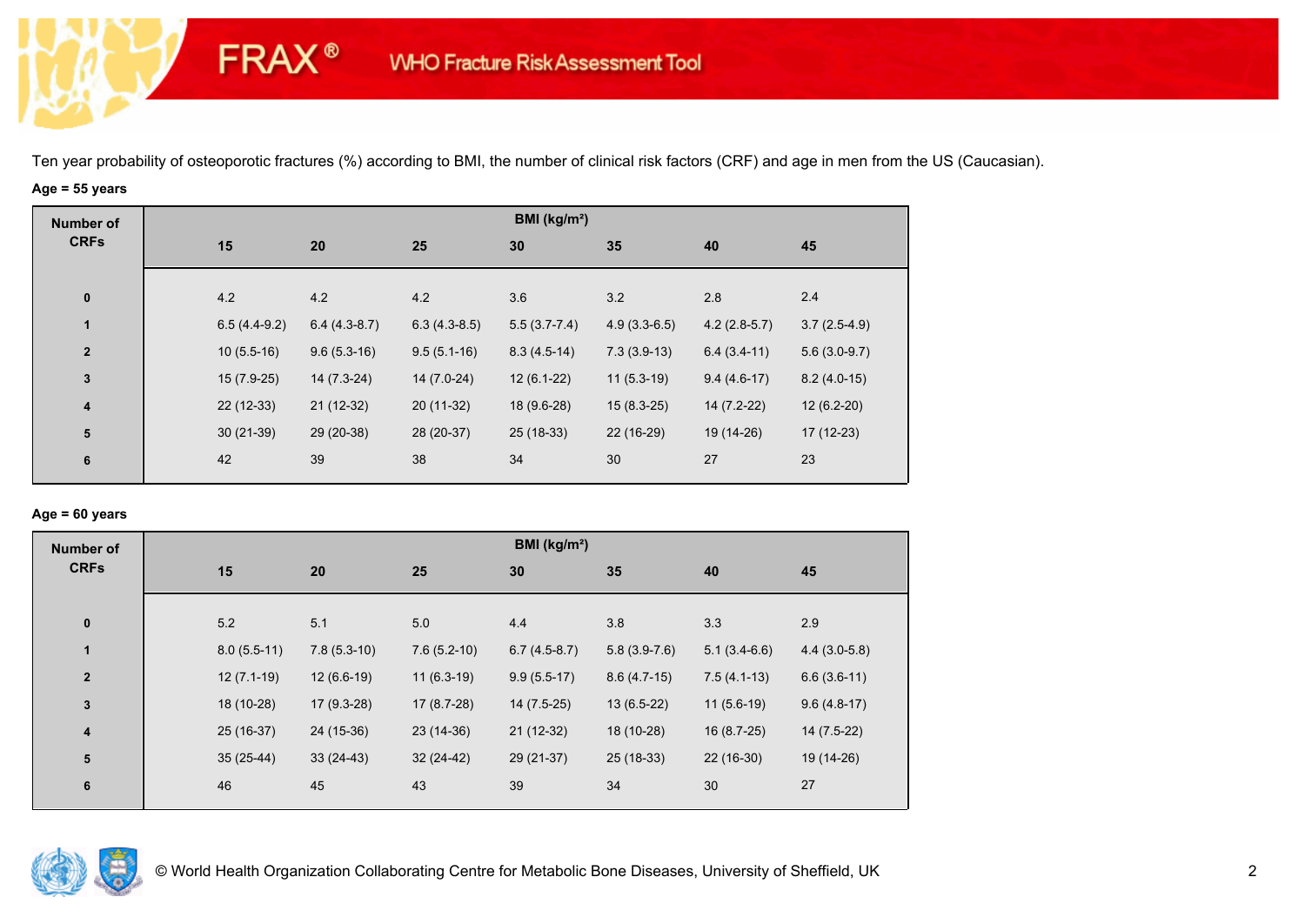# **Age = 65 years**

**FRAX®** 

| <b>Number of</b> |               |               |               | BMI ( $kg/m2$ ) |                |                  |                |
|------------------|---------------|---------------|---------------|-----------------|----------------|------------------|----------------|
| <b>CRFs</b>      | 15            | 20            | 25            | 30              | 35             | 40               | 45             |
|                  |               |               |               |                 |                |                  |                |
| $\pmb{0}$        | 6.0           | 5.7           | 5.6           | 4.8             | 4.2            | 3.6              | 3.1            |
| $\mathbf 1$      | $9.1(6.4-12)$ | $8.6(6.0-11)$ | $8.4(5.8-11)$ | $7.3(5.0-9.4)$  | $6.3(4.3-8.1)$ | $5.4(3.7 - 7.1)$ | $4.7(3.2-6.2)$ |
| $\overline{2}$   | $13(8.4-20)$  | $13(7.6-20)$  | $12(7.2-20)$  | $11(6.1-17)$    | $9.3(5.2-15)$  | $8.0(4.5-13)$    | $6.9(3.9-12)$  |
| $\mathbf{3}$     | 19 (13-28)    | 18 (11-29)    | 18 (10-29)    | $15(8.6-26)$    | $13(7.3-22)$   | $12(6.2-20)$     | $10(5.3-17)$   |
| 4                | 27 (19-38)    | 26 (17-38)    | 25 (16-37)    | $22(13-33)$     | 19 (11-29)     | 16 (9.6-26)      | $14(8.1-23)$   |
| ${\bf 5}$        | $37(28-46)$   | $35(27-45)$   | $34(26-44)$   | $30(23-39)$     | 26 (20-35)     | 23 (17-30)       | $20(15-27)$    |
| $\bf 6$          | 47            | 46            | 45            | 40              | 35             | 31               | 27             |
|                  |               |               |               |                 |                |                  |                |

## **Age = 70 years**

| <b>Number of</b> |              |               |               | BMI ( $kg/m2$ ) |                |                |                |
|------------------|--------------|---------------|---------------|-----------------|----------------|----------------|----------------|
| <b>CRFs</b>      | 15           | 20            | 25            | 30              | 35             | 40             | 45             |
|                  |              |               |               |                 |                |                |                |
| $\bf{0}$         | 7.2          | 6.7           | 6.3           | 5.4             | 4.6            | 4.0            | 3.4            |
| $\mathbf{1}$     | $11(7.8-14)$ | $9.8(7.2-13)$ | $9.2(6.7-12)$ | $7.8(5.7-10)$   | $6.7(4.8-8.7)$ | $5.7(4.1-7.5)$ | $4.9(3.5-6.4)$ |
| $\boldsymbol{2}$ | 16 (10-23)   | $14(9.3-21)$  | $13(8.5-19)$  | $11(7.1-16)$    | $9.6(6.0-14)$  | $8.2(5.1-12)$  | $6.9(4.3-10)$  |
| 3                | $23(15-33)$  | $21(14-30)$   | 19 (12-28)    | 16 (10-24)      | $14(8.6-21)$   | $12(7.2-18)$   | $9.9(6.1-15)$  |
| $\boldsymbol{4}$ | $32(22-43)$  | $30(21-41)$   | 27 (19-38)    | $23(16-33)$     | 19 (13-28)     | $16(11-24)$    | 14 (9.2-21)    |
| 5                | 43 (37-52)   | 40 (34-50)    | 37 (30-46)    | $32(26-40)$     | 27 (22-35)     | $23(18-30)$    | $20(15-26)$    |
| $6\phantom{1}6$  | 54           | 52            | 49            | 43              | 37             | 32             | 27             |
|                  |              |               |               |                 |                |                |                |

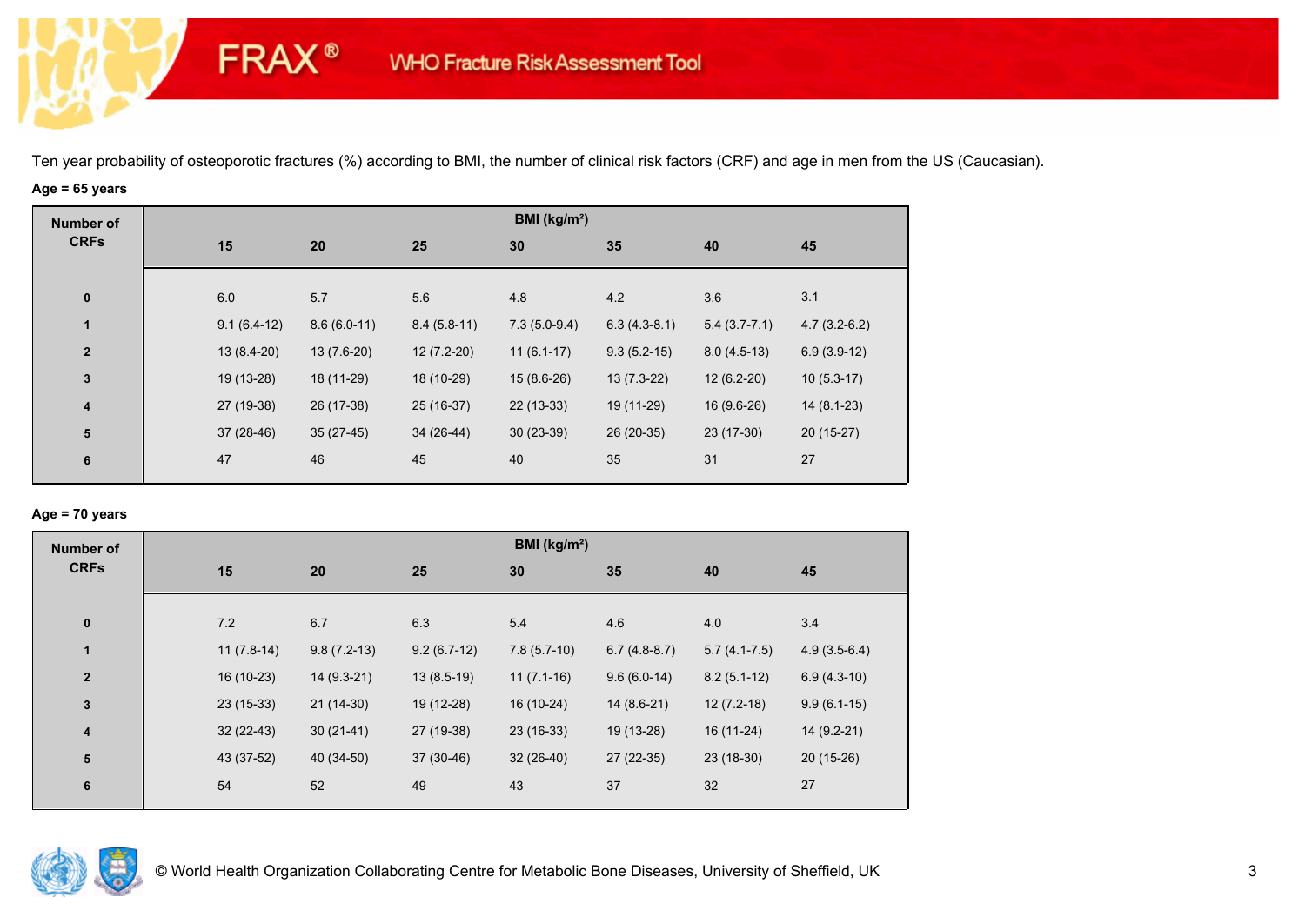# **Age = 75 years**

**FRAX®** 

| <b>Number of</b> |    |             |              |              | BMI ( $kg/m2$ ) |                |                |                |
|------------------|----|-------------|--------------|--------------|-----------------|----------------|----------------|----------------|
| <b>CRFs</b>      | 15 |             | 20           | 25           | 30              | 35             | 40             | 45             |
|                  |    |             |              |              |                 |                |                |                |
| $\pmb{0}$        |    | 9.0         | 8.2          | 7.6          | 6.3             | 5.3            | 4.5            | 3.8            |
| $\mathbf{1}$     |    | 14 (9.8-21) | $13(8.9-17)$ | $11(8.1-14)$ | $9.3(6.8-11)$   | $7.8(5.6-9.6)$ | $6.5(4.7-8.1)$ | $5.4(3.9-6.9)$ |
| $\mathbf{2}$     |    | $22(13-33)$ | 19 (12-28)   | $17(11-23)$  | $14(8.8-19)$    | $11(7.3-16)$   | $9.5(6.0-13)$  | $7.9(5.0-11)$  |
| $\mathbf{3}$     |    | $31(18-46)$ | 28 (17-40)   | 25 (16-35)   | $20(13-29)$     | $17(11-24)$    | 14 (8.8-20)    | $12(7.3-17)$   |
| 4                |    | 42 (27-55)  | 39 (26-52)   | $35(23-48)$  | $30(19-41)$     | 25 (16-35)     | 20 (13-29)     | $17(11-24)$    |
| ${\bf 5}$        |    | 54 (40-63)  | $52(39-61)$  | 48 (37-58)   | 41 (31-51)      | $35(26-44)$    | 29 (22-37)     | 24 (18-31)     |
| 6                | 65 |             | 63           | 61           | 54              | 47             | 41             | 34             |
|                  |    |             |              |              |                 |                |                |                |

## **Age = 80 years**

| <b>Number of</b> |             |            |             | BMI ( $kg/m2$ ) |               |               |                |
|------------------|-------------|------------|-------------|-----------------|---------------|---------------|----------------|
| <b>CRFs</b>      | 15          | 20         | 25          | 30              | 35            | 40            | 45             |
|                  |             |            |             |                 |               |               |                |
| $\pmb{0}$        | 12          | 11         | 9.8         | 8.1             | 6.8           | 5.6           | 4.7            |
| $\mathbf{1}$     | 18 (13-27)  | 16 (12-23) | $15(11-19)$ | $12(8.7-16)$    | $9.9(7.1-13)$ | $8.2(5.9-10)$ | $6.8(4.8-8.4)$ |
| $\overline{2}$   | 26 (17-39)  | 24 (16-35) | $21(14-29)$ | 18 (11-24)      | $15(9.4-20)$  | $12(7.7-16)$  | $9.8(6.3-13)$  |
| $\mathbf{3}$     | $36(23-50)$ | 34 (22-47) | $31(20-41)$ | 26 (17-35)      | 21 (14-29)    | $17(11-24)$   | 14 (8.9-20)    |
| 4                | 47 (32-60)  | 45 (31-56) | 42 (29-53)  | $35(24-47)$     | $30(20-40)$   | 25 (16-34)    | 20 (13-28)     |
| 5                | 58 (44-66)  | 56 (42-65) | 54 (41-63)  | 47 (35-56)      | 40 (30-49)    | $34(25-43)$   | 29 (21-36)     |
| 6                | 68          | 66         | 65          | 58              | 52            | 45            | 39             |
|                  |             |            |             |                 |               |               |                |